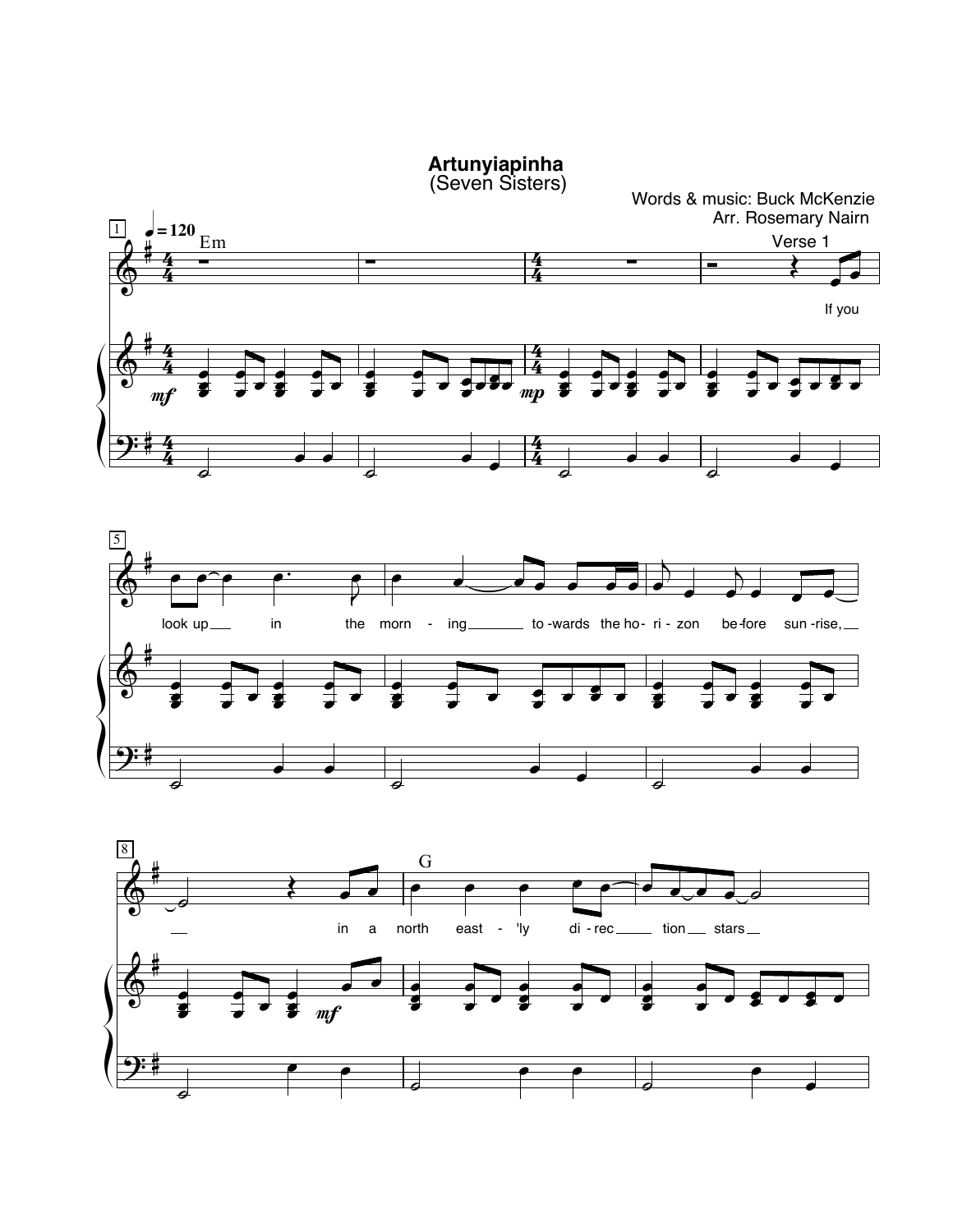





 $\overline{2}$ .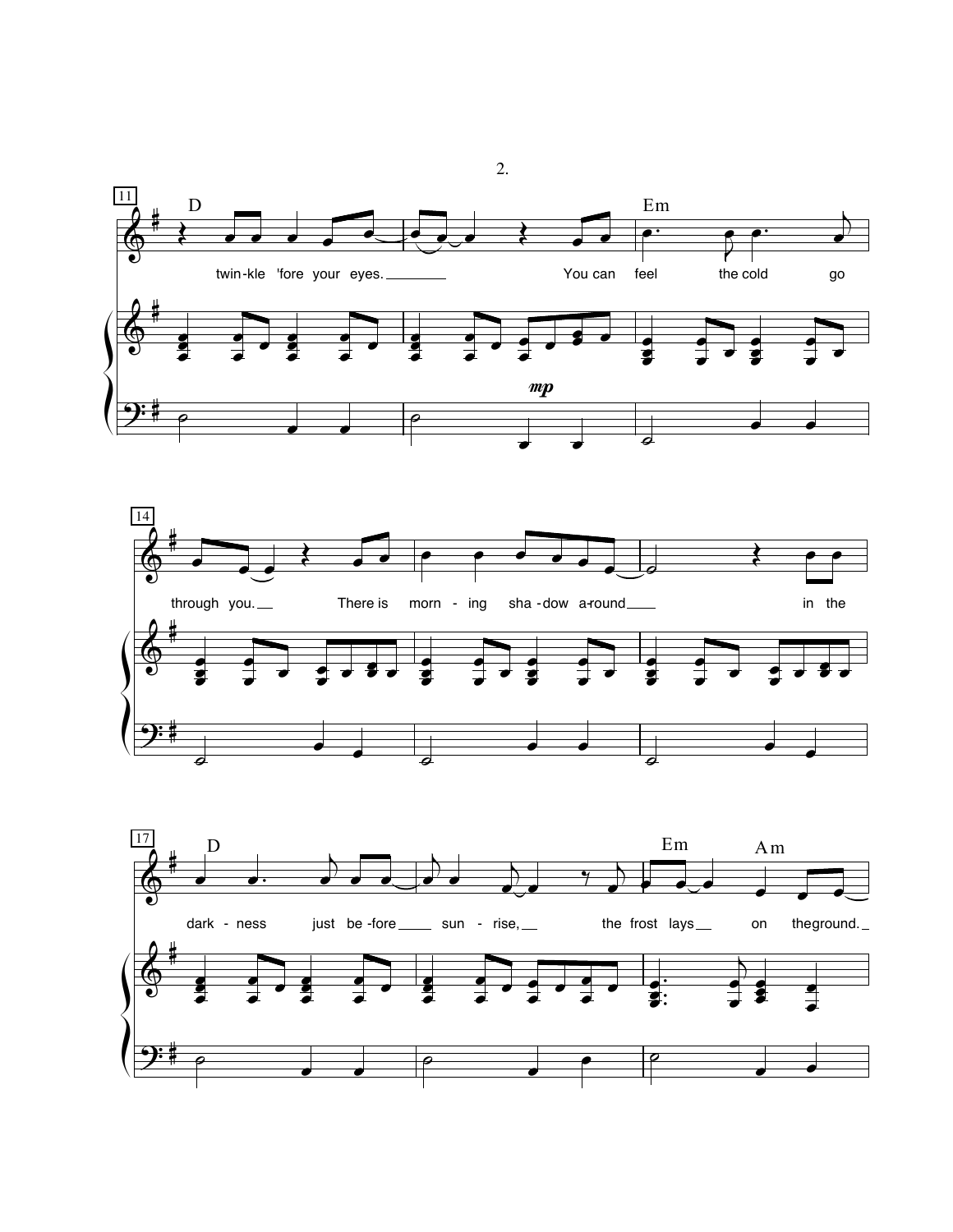

 $\cup$ .



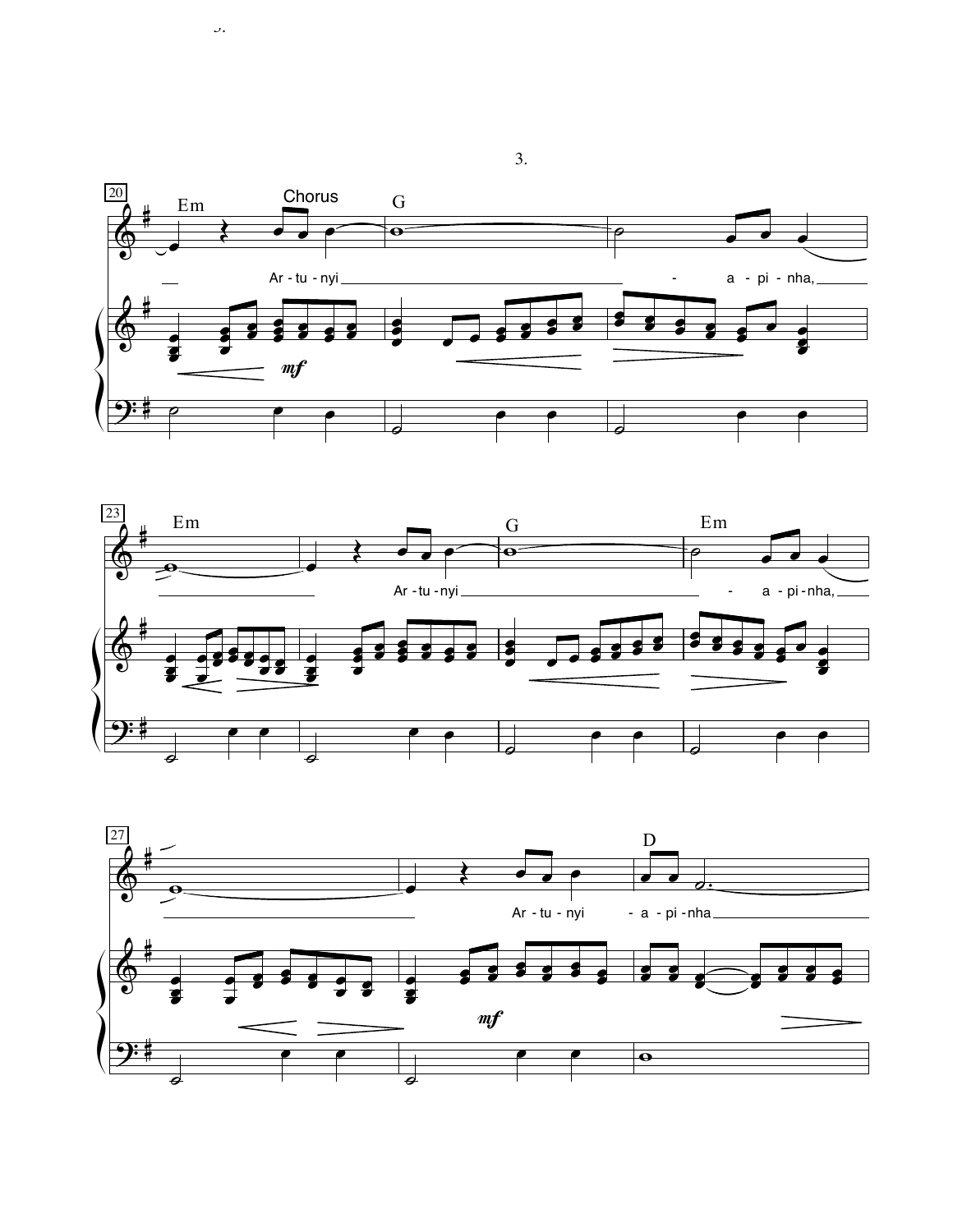





 $\overline{4}$ .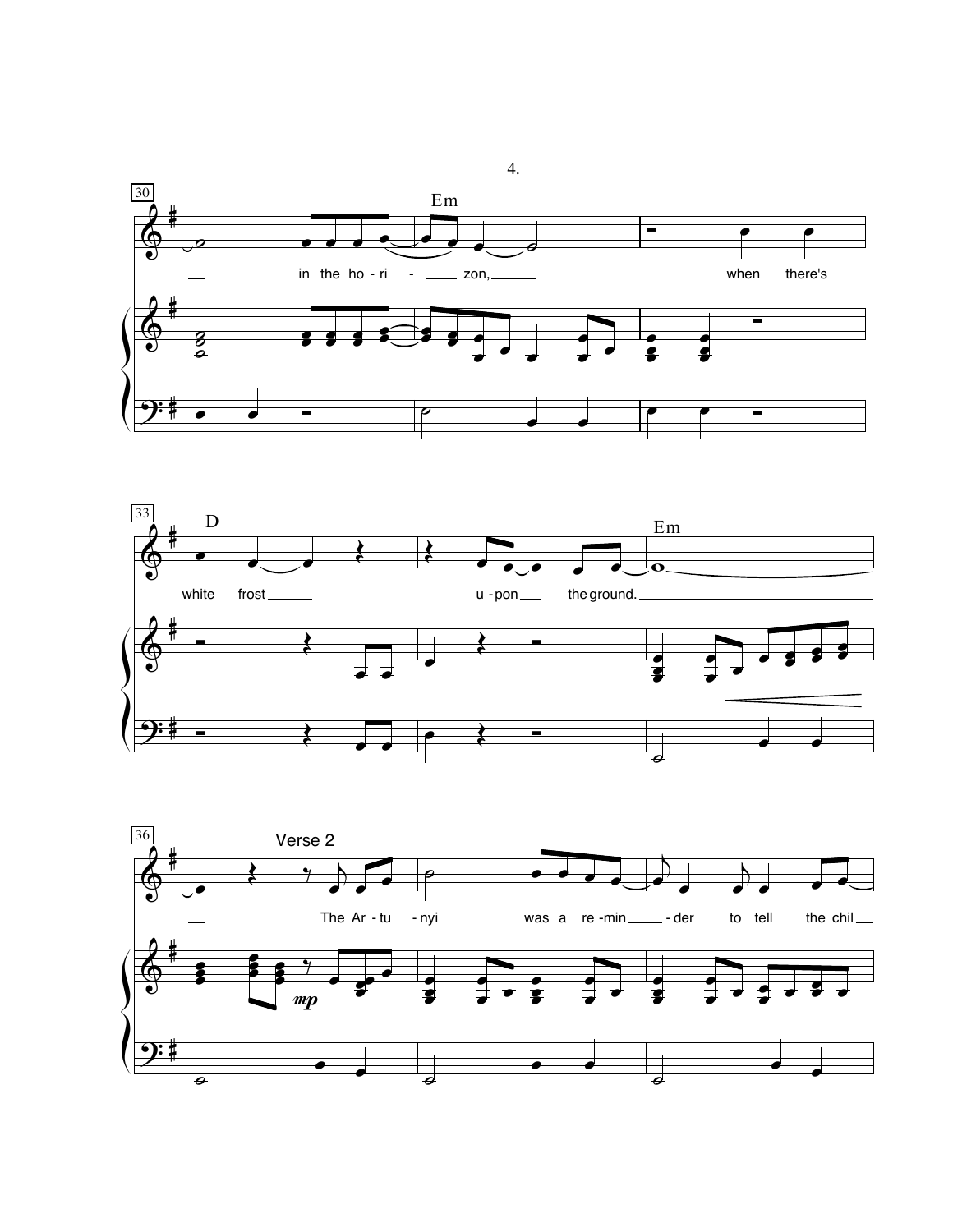



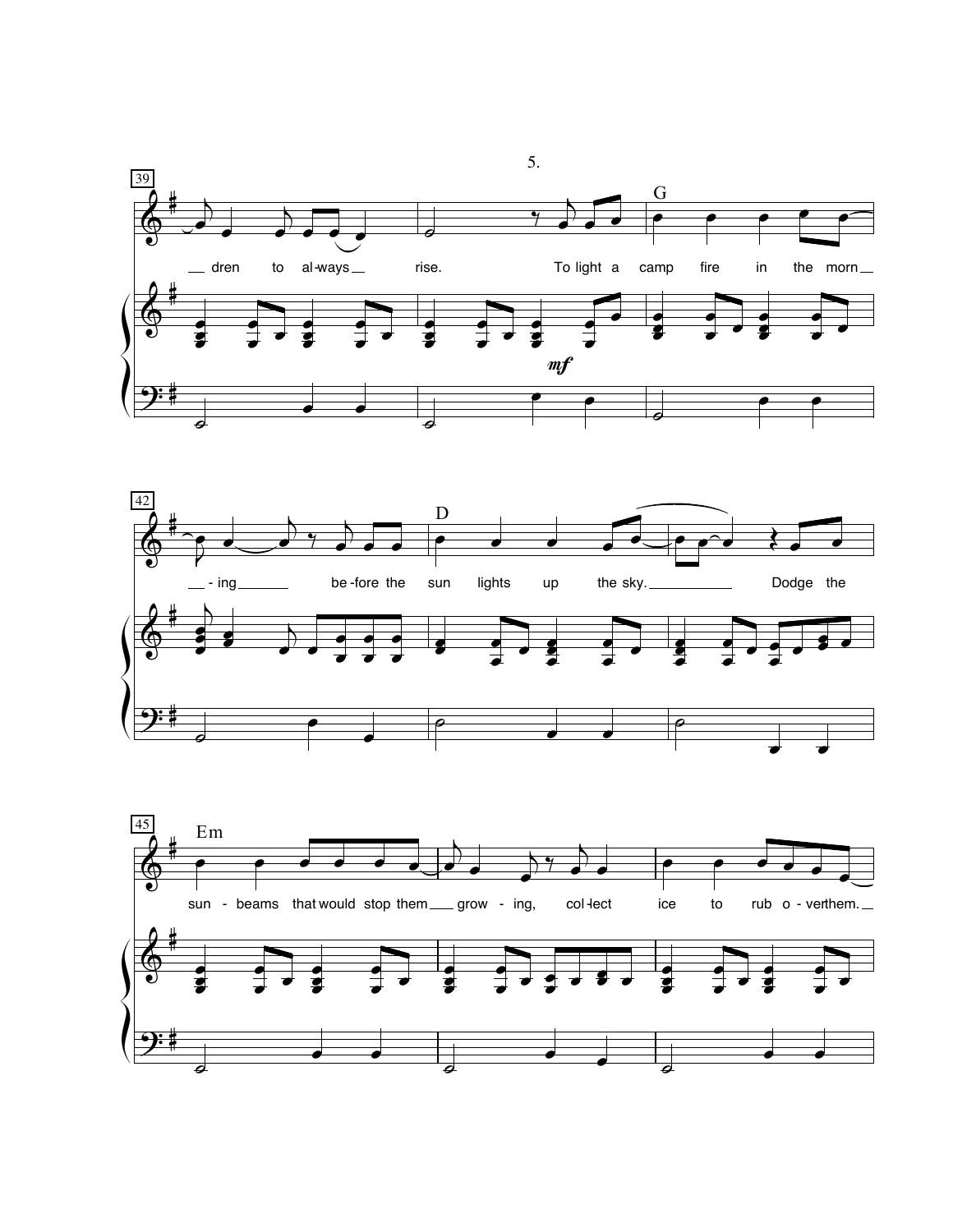



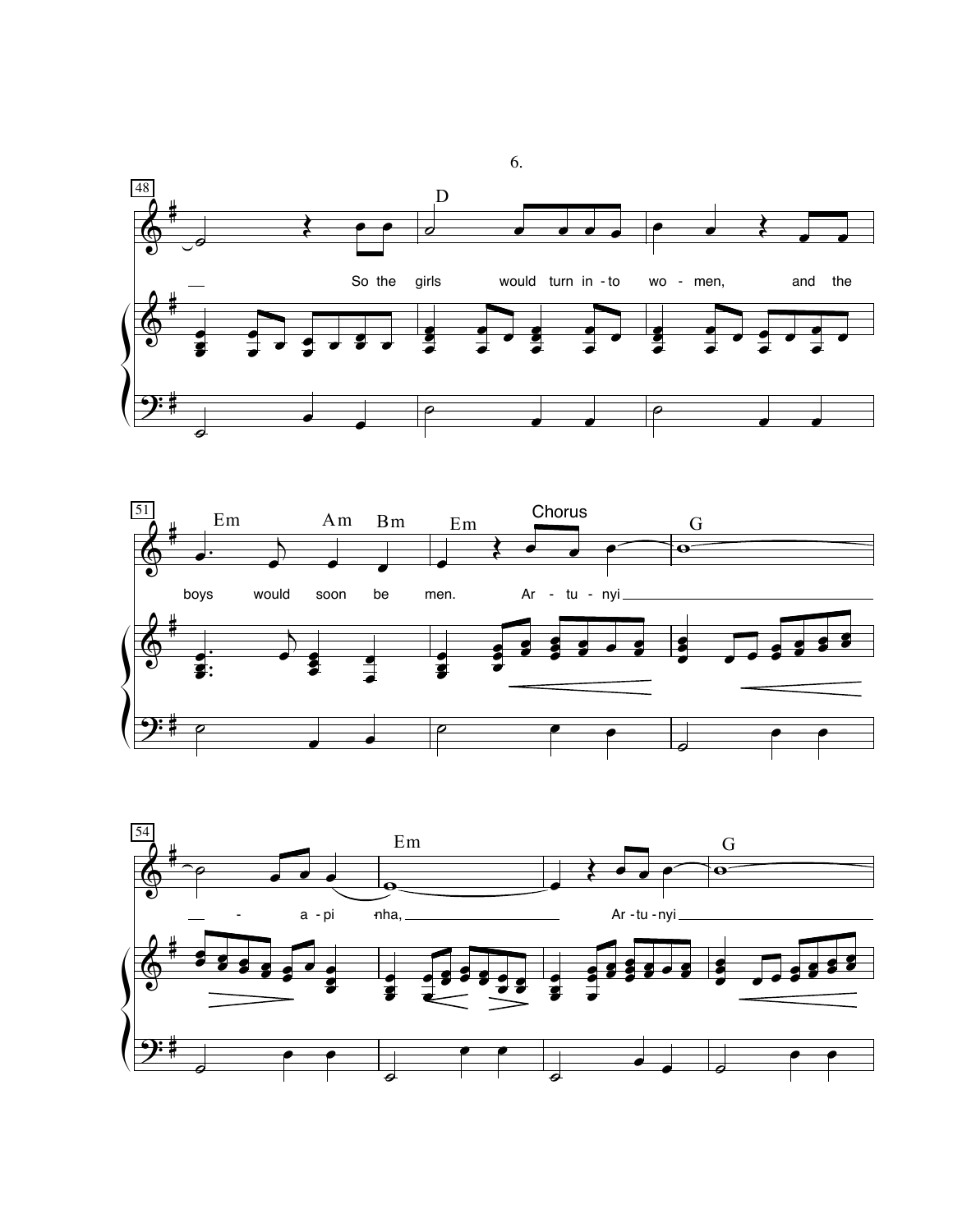



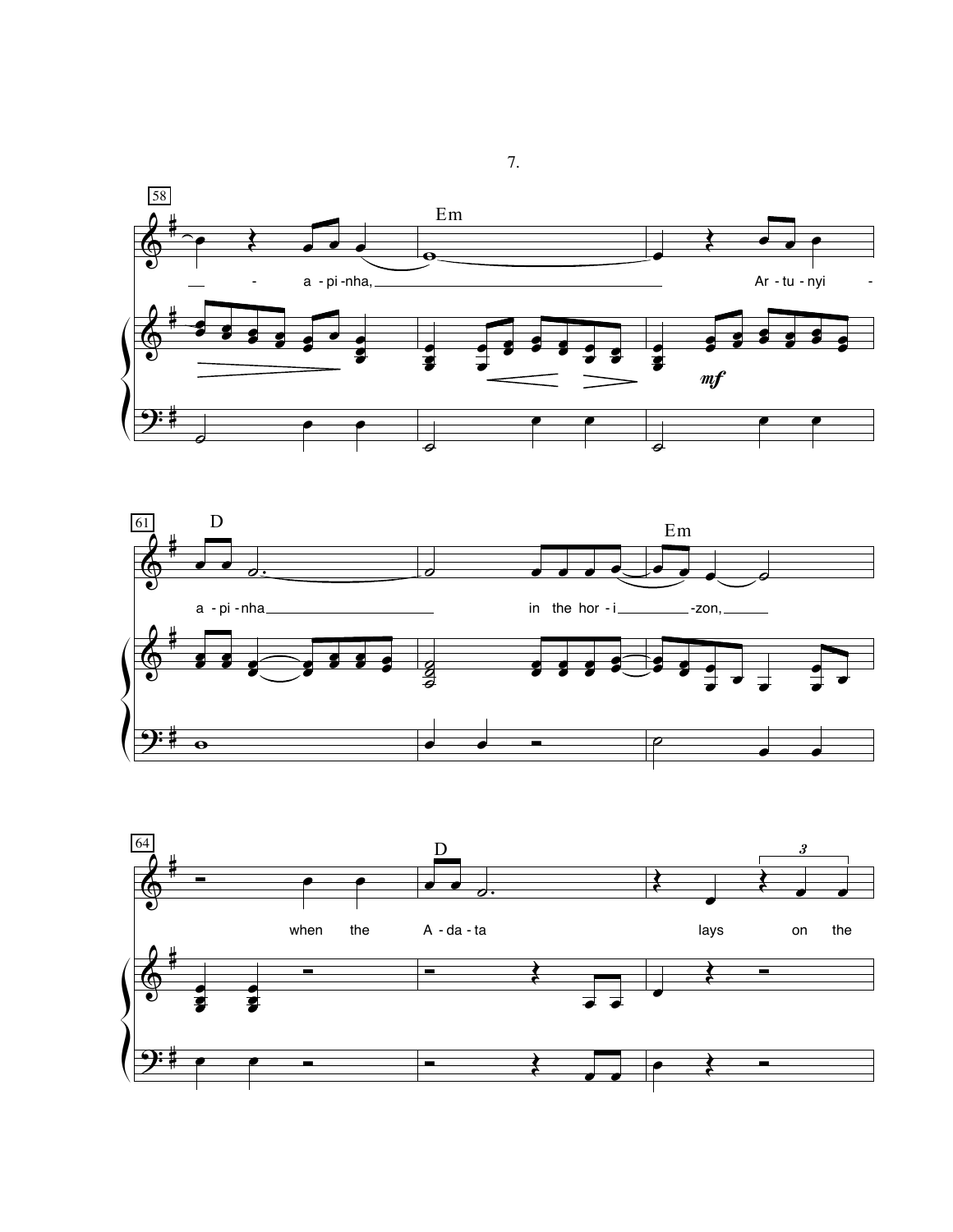



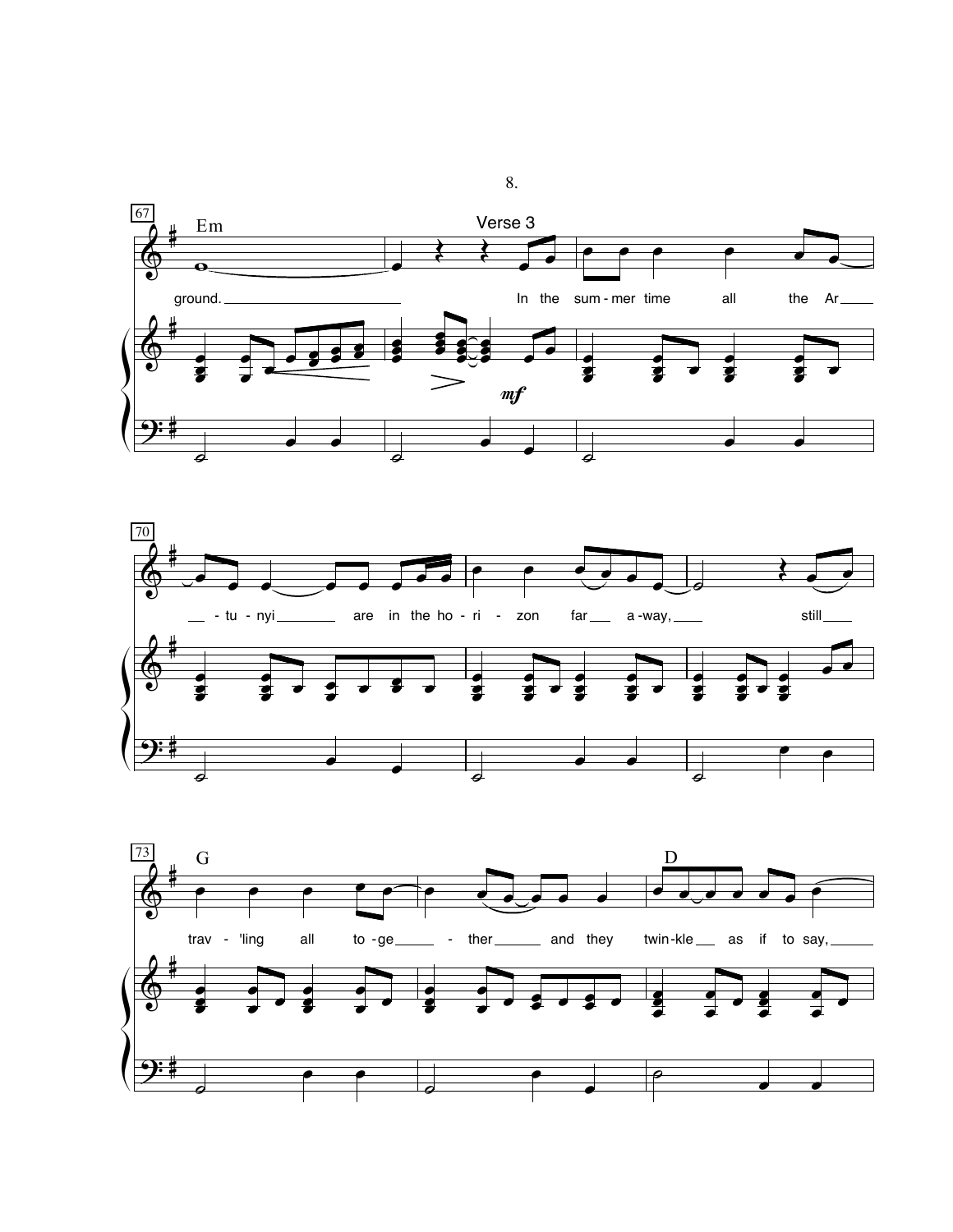



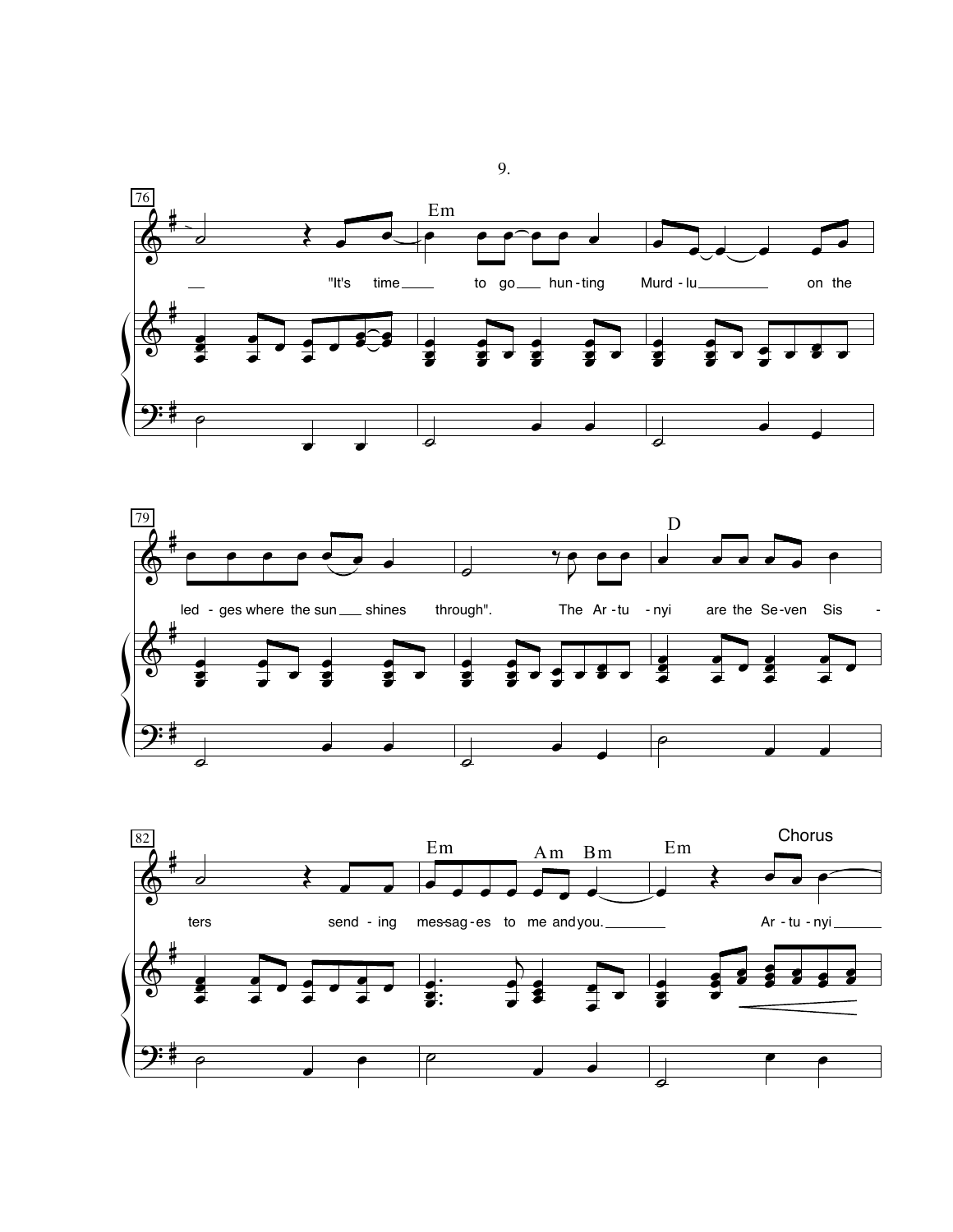